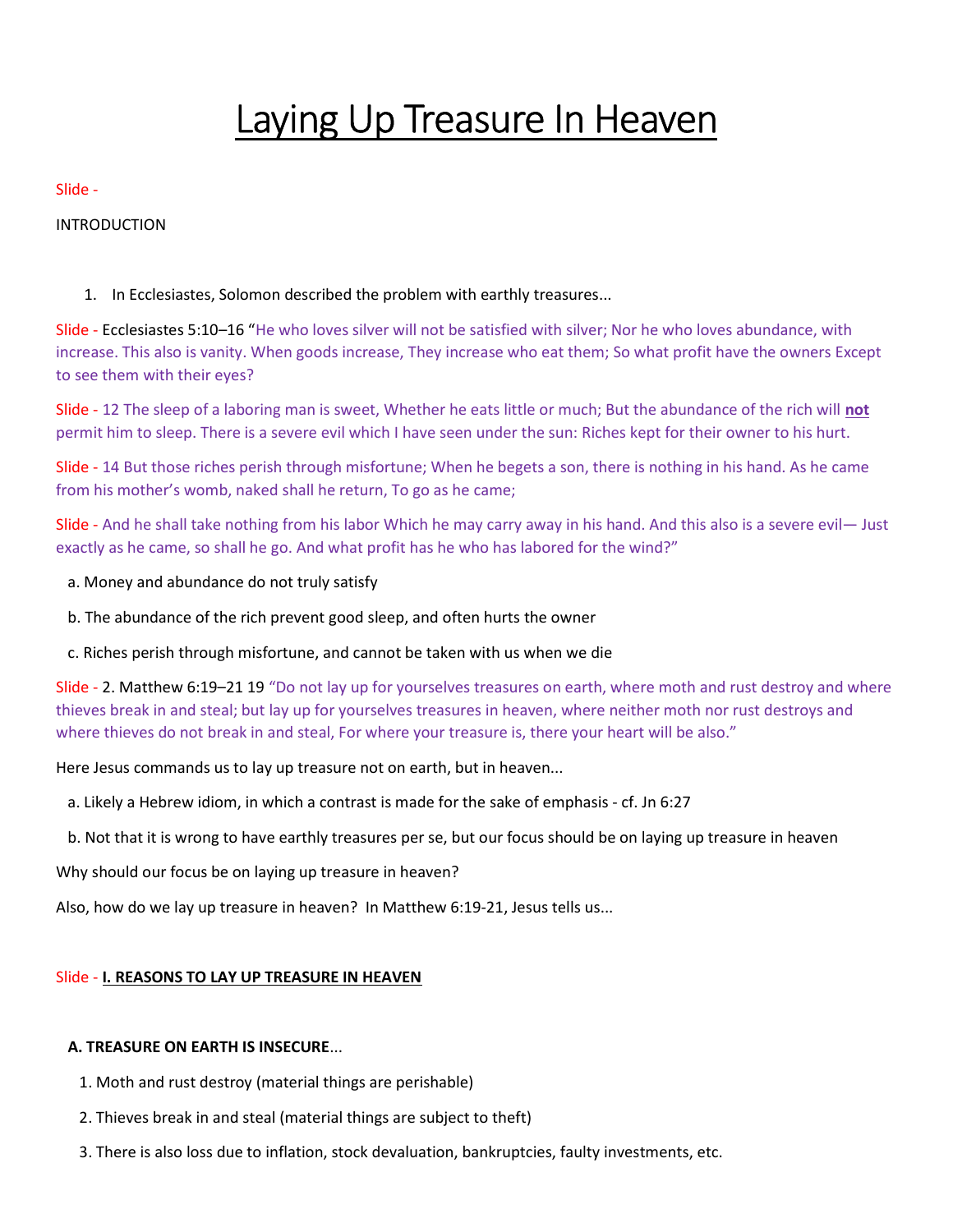## Slide - B. TREASURE IN HEAVEN IS SECURE...

1. Neither moth nor rust destroys (our treasures are imperishable)

 Slide - 1 Peter 1:4 "to an inheritance incorruptible and undefiled and that does not fade away, reserved in heaven for you"

2. Thieves cannot break in and steal (our treasures are securely guarded) –

Slide - 1 Peter 3:4 "rather let it be the hidden person of the heart, with the incorruptible beauty of a gentle and quiet spirit, which is very precious in the sight of God."

## Slide - C. OUR TREASURE IS WHERE OUR HEART WILL BE...

- 1. That is, where our affections, our hopes, our dreams will be
- 2. If our treasure is on earth, our hearts will experience much disappointment
	- a. As things for which you have affection decay or are one day destroyed by fire
	- b. As things in which you find your primary joy are suddenly gone through things like theft
- 3. If our treasure is in heaven, our hearts will not suffer great disappointments
- a. For our treasure is "incorruptible, undefiled, and does not fade away"
- b. Nothing can take our treasure away from us, for it is:
	- 1) "reserved in heaven for you"
	- 2) "kept by the power of God through faith"
- 4. Whatever happens on earth will not devastate us! e.g.,

Slide - Hebrews 10:32-34 "But recall the former days in which, after you were illuminated, you endured a great struggle with sufferings: partly while you were made a spectacle both by reproaches and tribulations, and partly while you became companions of those who were so treated; for you had compassion on me in my chains, and joyfully accepted the plundering of your goods, knowing that you have a better and an enduring possession for yourselves in heaven."

- 5. When these words are taken to heart and applied
	- a. The storms of life will not overwhelm us
	- b. Because we've built our foundation upon the words of Jesus!

Slide - Matthew 7:24–27 "Therefore whoever hears these sayings of Mine, and does them, I will liken him to a wise man who built his house on the rock: and the rain descended, the floods came, and the winds blew and beat on that house; and it did not fall for it was founded on the rock.

Slide - 26 "But everyone who hears these sayings of Mine, and does not do them, will be like a foolish man who built his house on the sand: and the rain descended, the floods came, and the winds blew and beat on that house; and it fell. And great was its fall."

## Slide - D. TO KEEP OUR EYE GOOD...

Slide - Matthew 6:22 "The lamp of the body is the eye. If therefore your eye is good, your whole body will be full of light. But if your eye is bad, your whole body will be full of darkness. If therefore the light that is in you is darkness, how great is that darkness!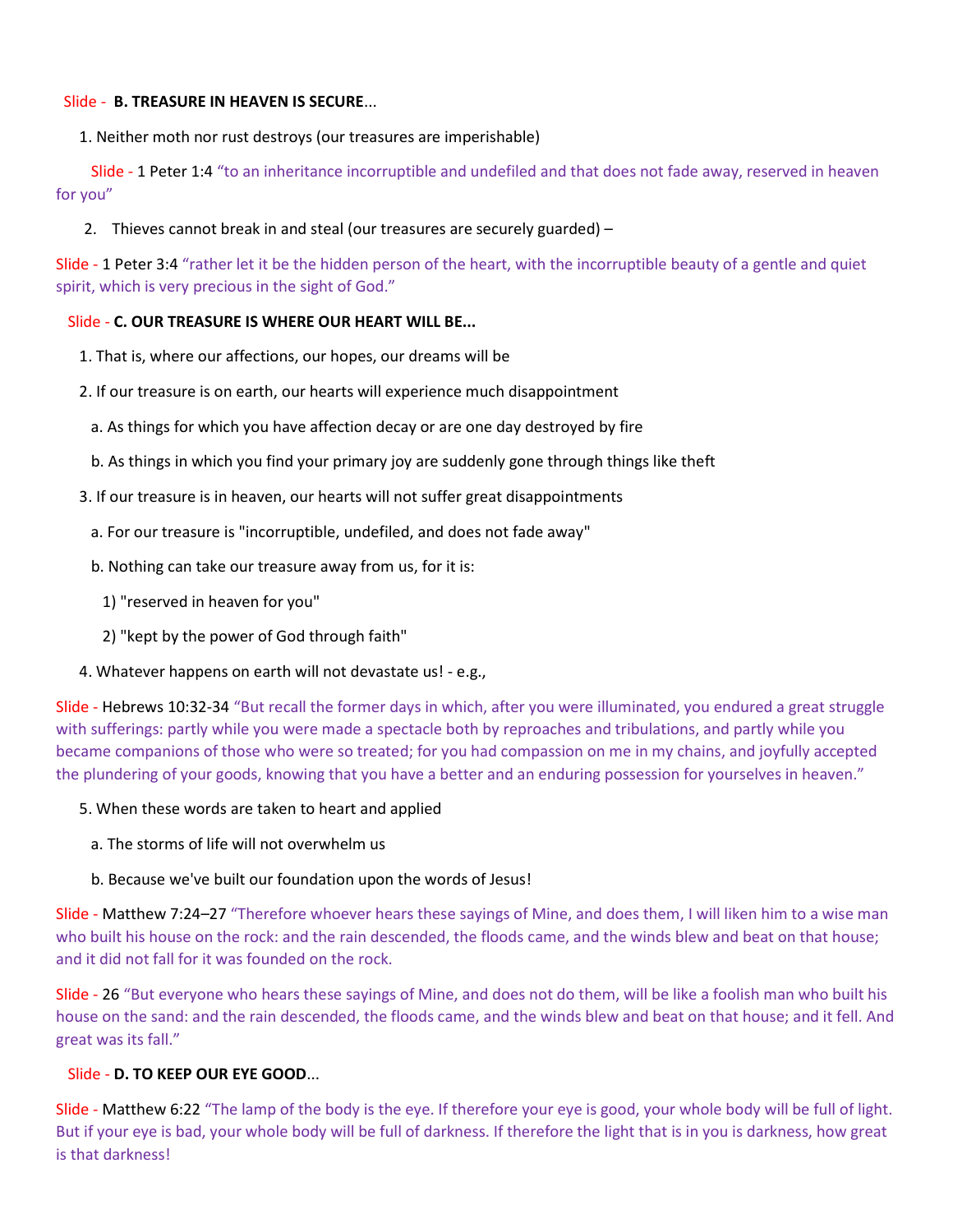- 1. Understanding the metaphor used by Jesus:
	- a. The "body" likely represents the soul or inner man
	- b. The "eye" likely represents the gaze of the soul or the heart of man
	- c. The word "good" in Greek means "simple, single, uncomplicated"
	- d. The word "bad" in Greek means "wicked, evil"
	- e. In the Scriptures, the expression "evil eye" is used to mean "envious, covetous" cf. Pr 23:6; Mt 20:15; Mk 7:22

Slide - Matthew 20:15 "Is it not lawful for me to do what I wish with my own things? Or is your eye evil because I am good?'"

- 2. Explaining the metaphor used by Jesus:
	- a. If the heart or gaze of the soul be "good" ("single" in its love for the things of God), then one is filled with "light" (goodness, righteousness, and truth) - cf. Ep 5:8-10
	- b. If the heart or gaze of the soul be "evil" (full of envy, covetousness), then one's soul is filled with "darkness"

(selfishness, wickedness, and falsehood)!

- 3. Thus the need for Jesus' warning:
	- a. To guard what goes in your eye
		- 1) I.e., what you allow your eyes to dwell upon
		- 2) Remember, there is such a thing as "the lusts of the eyes" (i.e., materialism)
	- b. To be rich toward God, free from covetousness Lk 12:13-21
		- 1) Note Jesus' warning Lk 12:15

Slide - Luke 12:15 "And He said to them, "Take heed and beware of covetousness, for one's life does not consist in the abundance of the things he possesses."

2) Note His conclusion - Lk 12:21

Slide - Luke 12:21 "So is he who lays up treasure for himself, and is not rich toward God."

4. Paul likewise warns of the danger of materialism, or covetousness

a. Those who desire to be rich fall - 1Ti 6:9

Slide - 1 Timothy 6:9 "But those who desire to be rich fall into temptation and a snare, and into many foolish and harmful lusts which drown men in destruction and perdition."

- 1) Into snares and temptations
- 2) Into many foolish and harmful lusts
- 3) To drown in destruction and perdition
- b. The love of money is a root of all kinds of evil as we see in the next verse

Slide - 1 Timothy 6:10 "For the love of money is a root of all kinds of evil, for which some have strayed from the faith in their greediness, and pierced themselves through with many sorrows."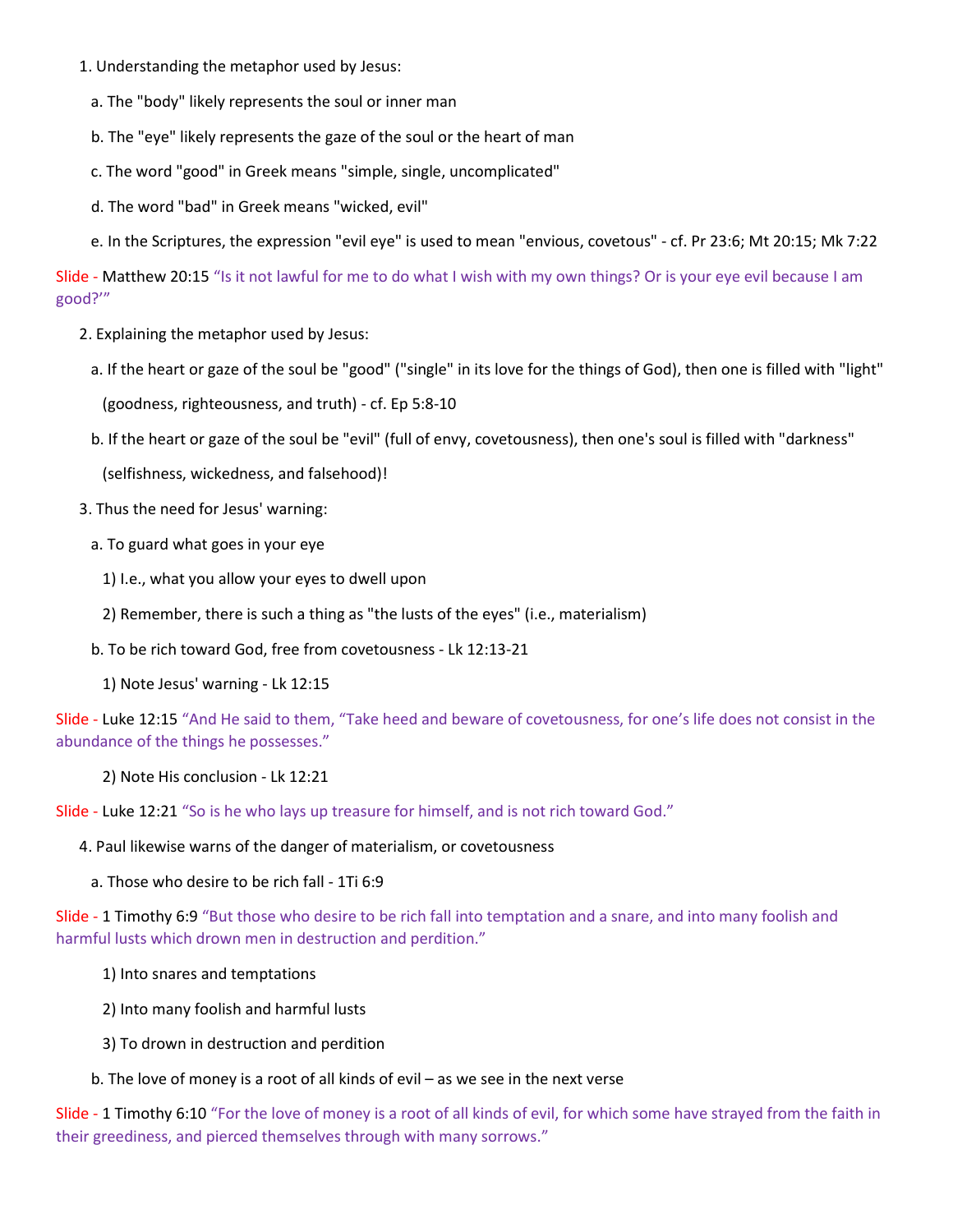1) From which some have strayed from the faith in their greediness

2) From which some have pierced themselves with many sorrows

#### Slide - E. TO MAKE GOD OUR MASTER...

1. No one can serve two masters –

Slide - Matthew 6:24 "No one can serve two masters; for either he will hate the one and love the other, or else he will be loyal to the one and despise the other. You cannot serve God and mammon."

a. A master by definition demands "total loyalty", and we are unable to please two masters at the same time

b. Such is certainly true with God - cf. Exo 34:14

c. Mammon (Aramaic for riches) is evidently no different

2. We have to choose between God and mammon

a. When wealth is coveted, and becomes the priority in our lives, it becomes a god - cf. Ep 5:5; Col 3:5

b. So the choice becomes one as to whether we shall worship the One True God, or be "idolaters" following after a false god!

## 3. Choose to serve God!

a. As Jesus would later say, "Seek first the kingdom of God"

Slide - Matthew 6:33 "But seek first the kingdom of God and His righteousness, and all these things shall be added to you."

b. Do this, and God becomes our Master

c. Since we can't serve two masters, this effectively eliminates Mammon from being our "god"!

For such reasons, Jesus tells us why to lay up in treasure in heaven.

Jesus also tells us how to lay up treasure in heaven

#### Slide - II. HOW TO LAY UP TREASURE IN HEAVEN

#### A. BY GIVING TO THE POOR...

1. Jesus connected giving to the poor with laying up treasure on two occasions

Slide - a. To His disciples - Luke 12:33 "Sell what you have and give alms"

 Slide - b. To a rich ruler - Luke 18:22 "So when Jesus heard these things, He said to him, "You still lack one thing. Sell all that you have and distribute to the poor, and you will have treasure in heaven; and come, follow Me."

#### 2. Paul also connected sharing one's wealth with laying up treasure in heaven –

Slide - 1 Timothy 6:17-19 "Command those who are rich in this present age not to be haughty, nor to trust in uncertain riches but in the living God, who gives us richly all things to enjoy. Let them do good, that they be rich in good works,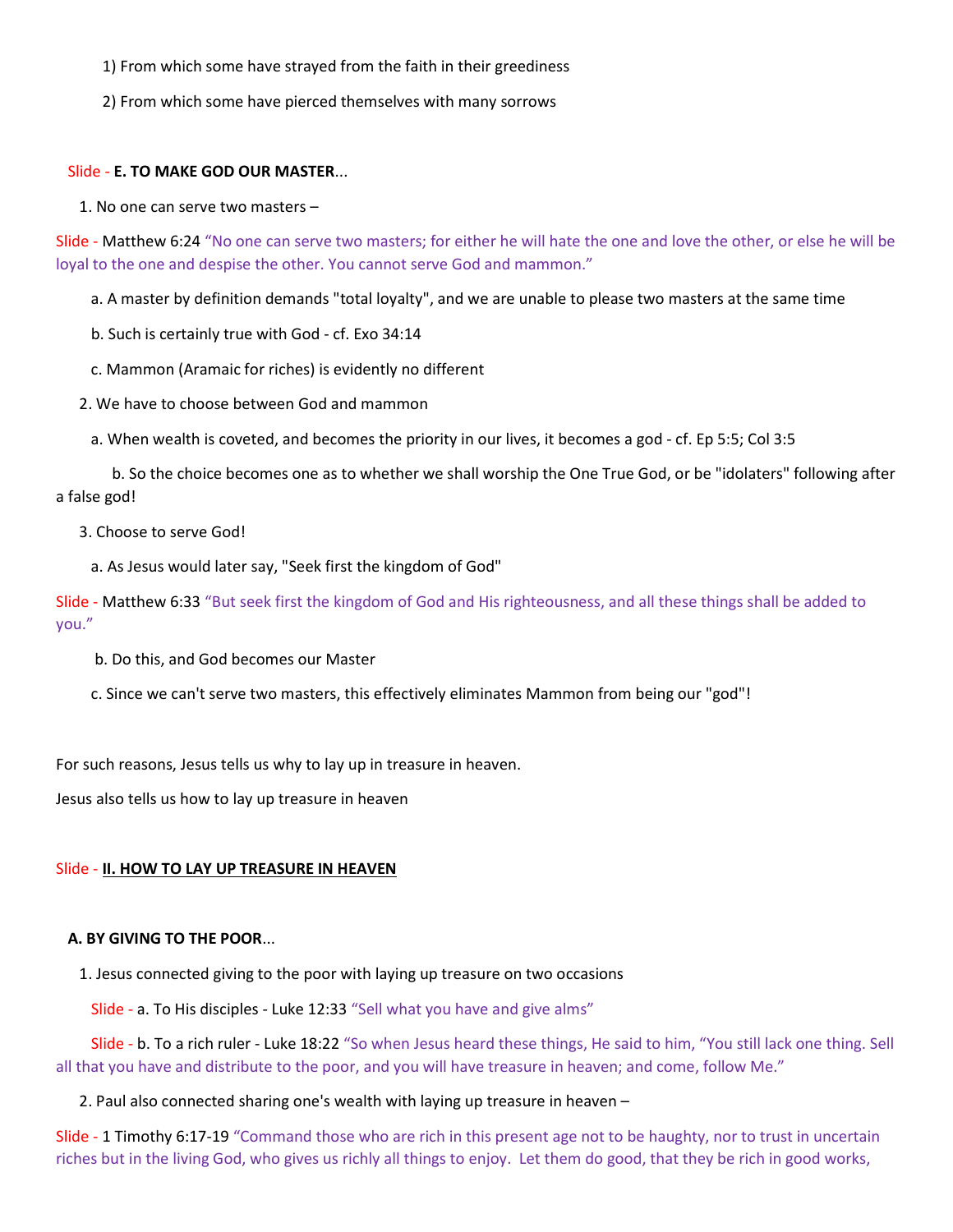ready to give, willing to share, storing up for themselves a good foundation for the time to come, that they may lay hold on eternal life."

- a. To be rich in good works, ready to give, willing to share
- b. Storing up a good foundation for the time to come
- c. To lay hold on eternal life

## Slide - B. NOT THAT ETERNAL LIFE CAN BE PURCHASED...

1. Salvation is by grace through faith, not of works - Ep 2:8-9;

Tit 3:5

a. We are redeemed by the precious blood of Christ - 1Pe 1:

18-19

b. And as children of God we are joint-heirs with Christ, recipients of every spiritual blessing in Christ –

Slide - Romans 8:16-17 "The Spirit Himself bears witness with our spirit that we are children of God, and if children, then heirs—heirs of God and joint heirs with Christ"

2. But giving to the poor helps us to lay hold on eternal life

a. By freeing our hearts from covetousness (idolatry) - cf. Ep

5:5

b. By reminding us when our true reward will be received - cf.

Lk 14:12-14

# **CONCLUSION**

1. We are not called to severe self-discipline and avoidance of all forms of indulgence

a. God wants us to enjoy what we have - 1Ti 6:17c; cf. Ec 5:18-20

Slide - Ecclesiastes 5:18–19 "Here is what I have seen: It is good and fitting for one to eat and drink, and to enjoy the good of all his labor in which he toils under the sun all the days of his life which God gives him; for it is his heritage. As for every man to whom God has given riches and wealth, and given him power to eat of it, to receive his 5heritage and rejoice in his labor—this is the gift of God."

b. Yet proper enjoyment requires a heart for giving - cf. Ac 20:35

Slide - Acts 20:35 "I have shown you in every way, by laboring like this, that you must support the weak. And remember the words of the Lord Jesus, that He said, 'It is more blessed to give than to receive.'

- 2. Thus we are to work with our hands...
	- a. Not just to provide for ourselves and our families 1 Tim 5:8